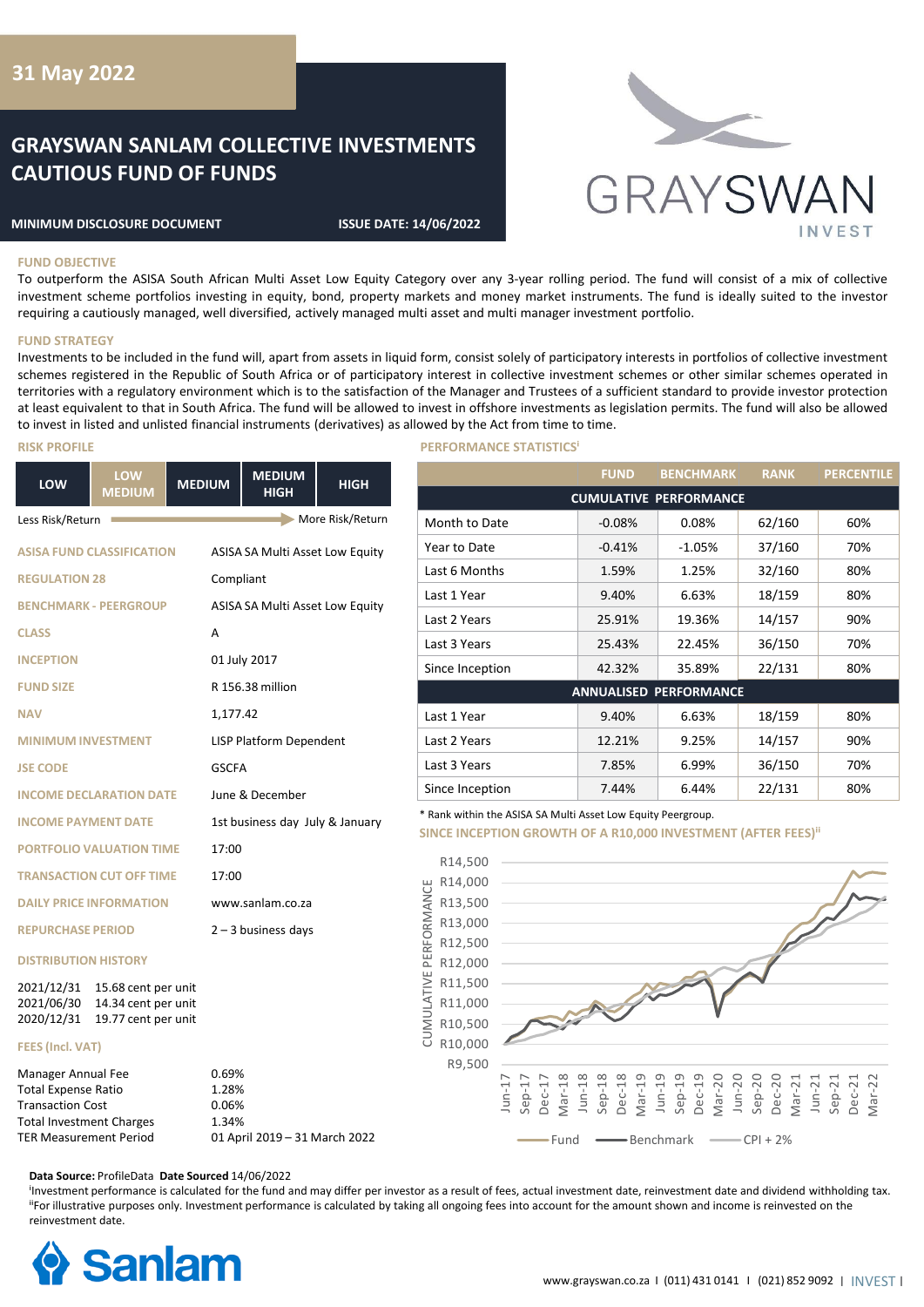## **31 May 2022**

# **GRAYSWAN SANLAM COLLECTIVE INVESTMENTS CAUTIOUS FUND OF FUNDS**

**ASSET CLASS ALLOCATION**

Local Cash 8.93% Local Fixed Income 40.81% Local Equities 18.04% Local Listed Property 2.14% Foreign Fixed Income 10.36% Foreign Equities 19.38% Foreign Listed Property **Contact Contact Property** 6.34%



#### **MINIMUM DISCLOSURE DOCUMENT ISSUE DATE: 14/06/2022**

## **ASSET ALLOCATION SINCE INCEPTION RISK STATISTICS i**

|                           | <b>FUND</b> | <b>BENCHMARK</b> | $CPI + 2%$ |
|---------------------------|-------------|------------------|------------|
| <b>Standard Deviation</b> | 5.21%       | 5.43%            | $1.22\%$   |
| Sharpe Ratio (Rf : STeFI) | 0.29        | 0.09             | 0.48       |
| Maximum Drawdown          | $-8.75%$    | $-8.20%$         | $-0.80\%$  |
| Best 36 Months Period     | 8.83%       | 8.46%            | 6.41%      |
| Worst 36 Months Period    | 2.96%       | 2.89%            | 5.57%      |

#### **SINCE INCEPTION SCATTER PLOT (AFTER FEES)<sup>ii</sup>**



## **TOP TEN HOLDINGS**

| <b>UNDERLYING FUNDS</b>                      | <b>ALLOCATION</b> |
|----------------------------------------------|-------------------|
| Stanlib Bond Fund                            | 17.31%            |
| Coronation Strategic Income Fund             | 12.21%            |
| Prescient Income Provider Fund               | 11.37%            |
| Fairtree Flexible Income Plus Prescient Fund | 8.99%             |
| Satrix Capped SWIX ALSI Fund                 | 7.95%             |
| Satrix MSCI World Index Fund                 | 5.76%             |
| Satrix Top 40 Fund                           | 5.03%             |
| Coronation Top 20 Fund                       | 4.65%             |
| Old Mutual MSCI World ESG Index Tracker      | 3.80%             |
| Coronation Global Strategic USD Income FF    | 2.97%             |

### **Portfolio date**: 31/05/2022

| <b>FUND MANAGERS</b> |                                                           |                                                                                  |                                                                                      |  |  |
|----------------------|-----------------------------------------------------------|----------------------------------------------------------------------------------|--------------------------------------------------------------------------------------|--|--|
| <b>LOCAL EQUITY</b>  | <b>LOCAL PROPERTY</b>                                     | <b>LOCAL INTEREST BEARING</b>                                                    | <b>OFFSHORE</b>                                                                      |  |  |
| A3AX                 |                                                           | $\overline{\omega}$<br><b>CORONATION</b><br><b>TRUST IS EARNED</b> <sup>77</sup> | <b>CATALYST</b><br><b>FUND MANAGERS</b><br>CORONATION (T)<br><b>TRUST IS EARNED"</b> |  |  |
| CORONATION <b>12</b> |                                                           | <b>FAIRTREE</b>                                                                  | <b>FAIRTREE</b>                                                                      |  |  |
| <b>FAIRTREE</b>      | <b>TRUST IS EARNED™</b><br><b>SATRIX</b><br><b>SATRIX</b> | Prescient<br><b>INVESTMENT MANAGEMENT</b>                                        | <b>NEDGROUP</b><br><b>INVESTMENTS</b><br>LDMUTUAL                                    |  |  |
|                      |                                                           | <b>STANLIB</b>                                                                   | <b>@rbis</b><br><b>STANLIB</b>                                                       |  |  |

#### **Data Source:** ProfileData **Date Sourced** 14/06/2022

<sup>I</sup>Investment performance is calculated for the fund and may differ per investor as a result of fees, actual investment date, reinvestment date and dividend withholding tax. "For illustrative purposes only. Investment performance is calculated by taking all ongoing fees into account for the amount shown and income is reinvested on the reinvestment date.

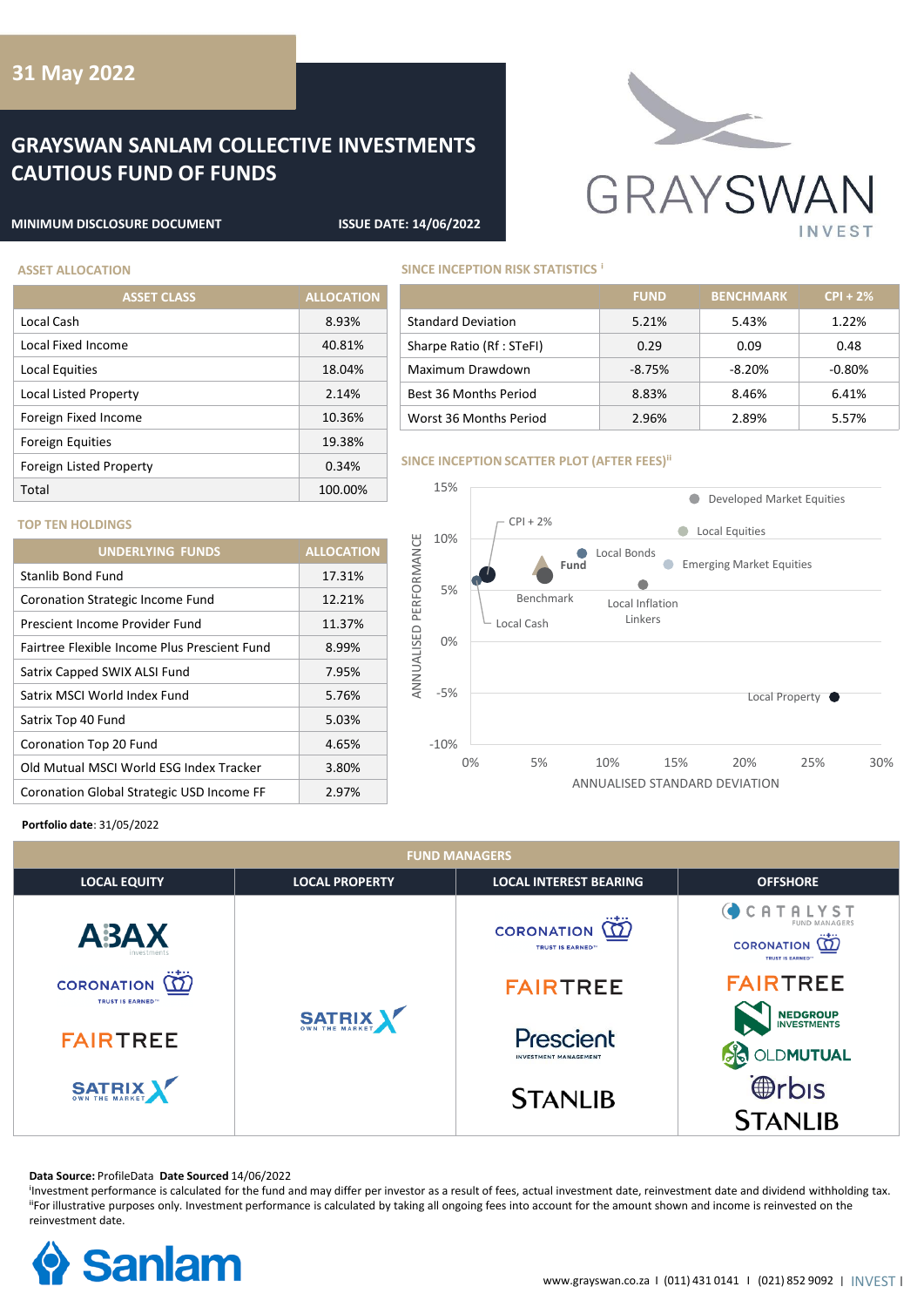# **GRAYSWAN SANLAM COLLECTIVE INVESTMENTS CAUTIOUS FUND OF FUNDS**

**MINIMUM DISCLOSURE DOCUMENT ISSUE DATE: 14/06/2022**





\*Growth Assets – equities and property, both local and foreign

\*Income Assets – cash and fixed income, both local and foreign

#### **THE FUND MANAGERS**

Our range of SCI GraySwan Unit Trusts are co-managed by Gregoire Theron and Duncan Theron. They have been working together for in excess of 19 years as a dynamic and cohesive decision-making unit. They are supported by our highly experienced team of investment analysts. Our investment team boasts more than 100 years of investment experience.







**DUNCAN THERON** Co-Portfolio Manager

As Chief Investment Officer, Gregoire leads the GraySwan Investment Team with regards to our high conviction investment strategy, asset allocation and proprietary investment manager research. Gregoire has 19 years investment experience, of which 14 years as an investment consultant and wealth manager and 5 years in offshore alternative investment management.

As Co-Portfolio manager to our range of SCI GraySwan Unit Trusts, Duncan has consulted to and managed many of the largest and most prestigious institutional investors' monies in South Africa. Duncan has 24 years investment experience, of which 19 years as an investment consultant and wealth manager and 5 years in offshore alternative investment management.